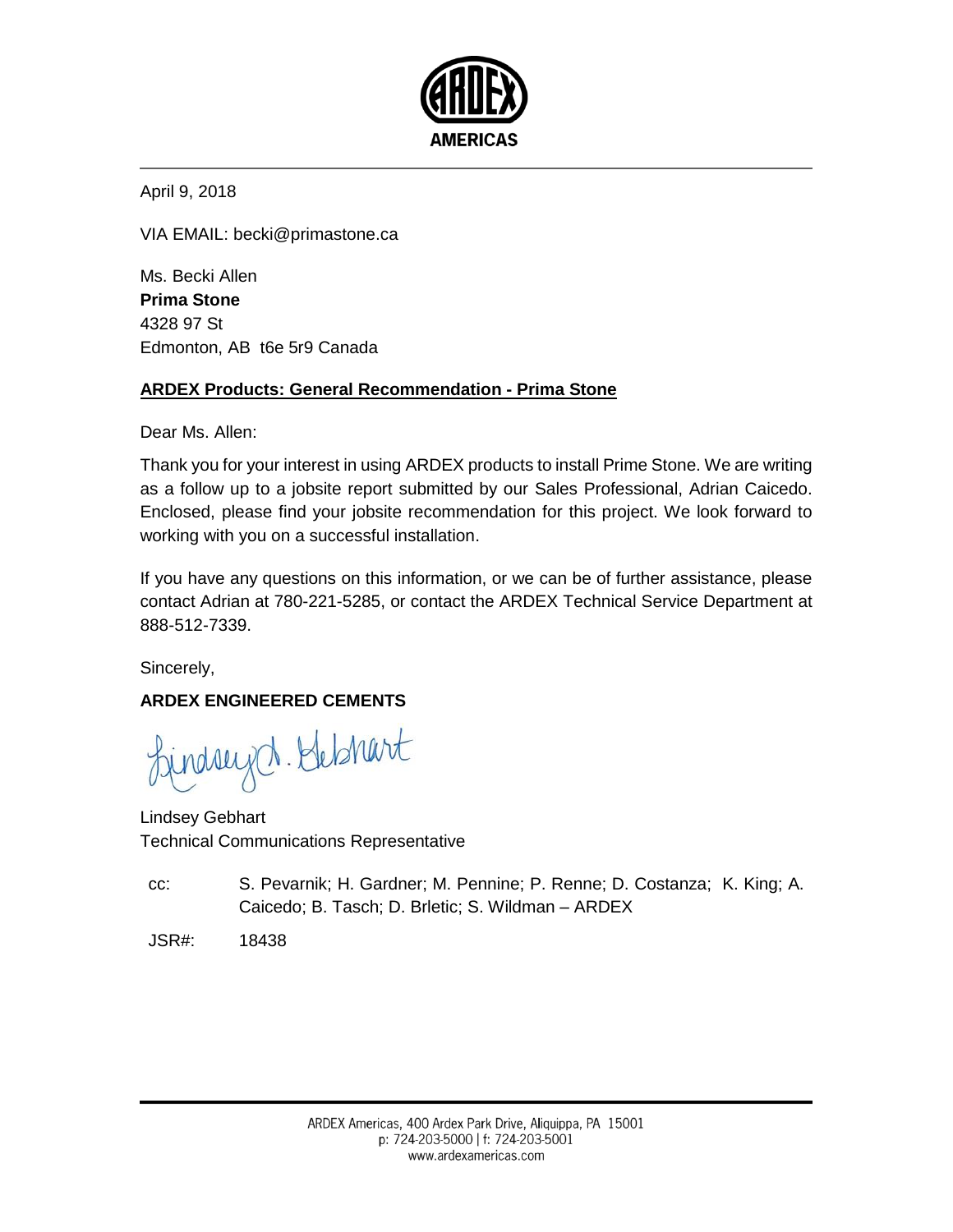

# <span id="page-1-0"></span>**CONTENTS**

# <span id="page-1-1"></span>JOBSITE CONDITIONS

**Substrate(s):** Horizontal and vertical, common building substrates in interior and exterior settings

#### **Conditions:**

Composite panels and translucent panels manufactured by Prima Stone will be installed.

# <span id="page-1-2"></span>RECOMMENDATION

#### <span id="page-1-3"></span>**Technical Data Sheets and Updates**

Prior to proceeding with the installation of any ARDEX product, please read the respective technical data sheets and technical updates found at the web links below. The information herein is intended to accompany, not stand separately from, published technical documentation for each recommended product.

#### <span id="page-1-4"></span>**Product Link(s)**

[ARDEX P 51™ Primer](http://www.ardexamericas.com/en-us/Products/tilestone/Pages/P51.aspx)

[ARDEX TL 1000™ Self-Leveling Underlayment](http://www.ardexamericas.com/en-us/Products/tilestone/Pages/TL1000.aspx)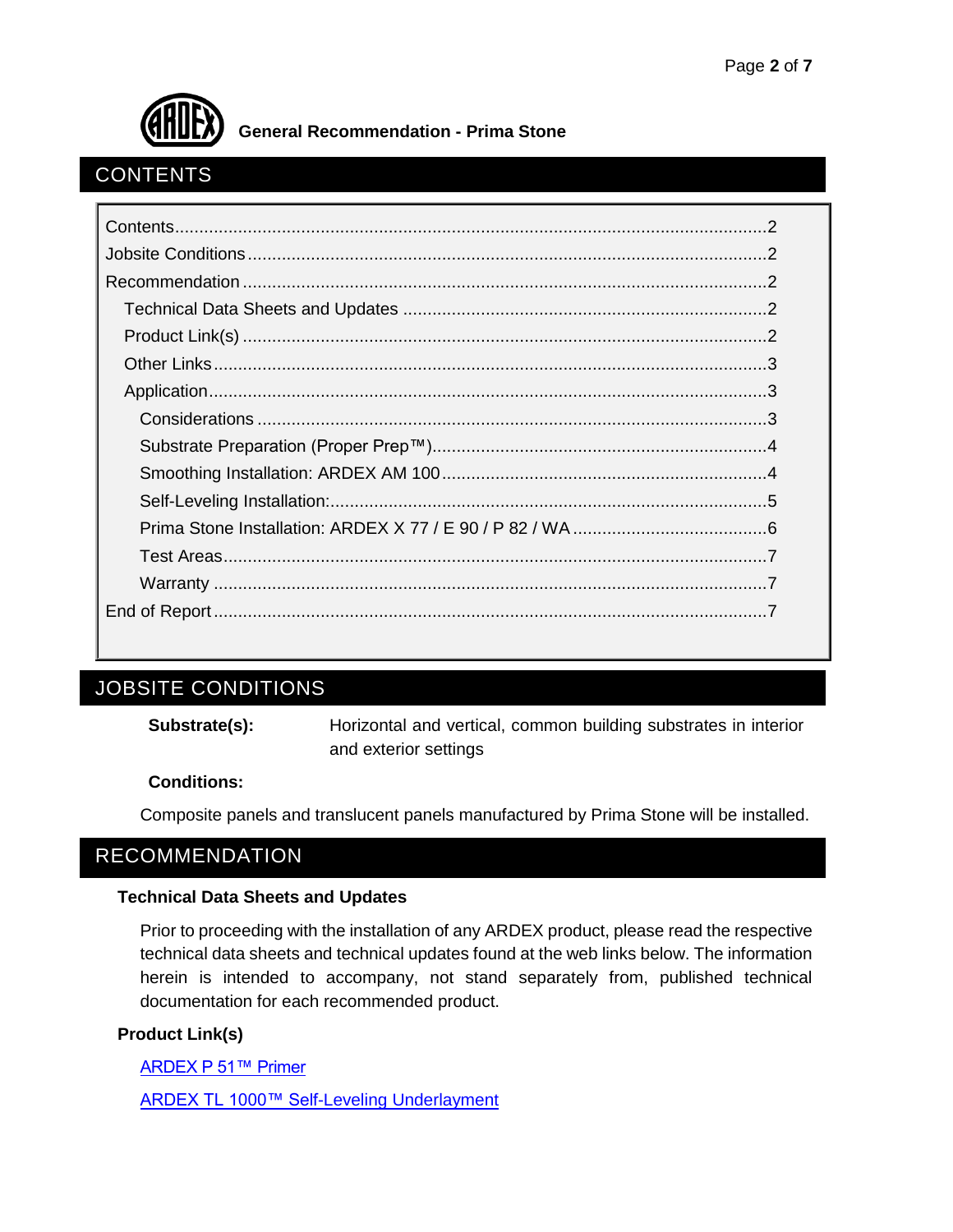

ARDEX Liquid BackerBoard® [Self-Leveling Underlayment for Interior Wood and Concrete](http://www.ardexamericas.com/en-us/Products/tilestone/Pages/LiquidBackerBoard.aspx)  **[Subfloors](http://www.ardexamericas.com/en-us/Products/tilestone/Pages/LiquidBackerBoard.aspx)** 

[ARDEX AM 100™ Rapid Set Pre-Tile Smoothing and Ramping](http://www.ardex.com/productDetail.asp?ContentID=14&ContentParentID=2&ProductCategoryID=0&ProductID=33) Mortar

[ARDEX P 82™ Ultra Prime](http://www.ardexamericas.com/en-us/Products/tilestone/Pages/P82.aspx)

ARDEX X 77™ MICROTEC® [Fiber Reinforced Tile and Stone Mortar](http://www.ardex.com/productDetail.asp?ContentID=14&ContentParentID=2&ProductCategoryID=0&ProductID=237)

ARDEX E [90™ Mortar Admix](http://www.ardexamericas.com/en-us/Products/tilestone/Pages/E-90-Mortar-Admix.aspx)

[ARDEX WA™ High Performance, 100% Solids Epoxy Grout and Adhesive](http://www.ardexamericas.com/en-us/Products/tilestone/Pages/WA.aspx)

[ARDEX SX™ 100% Silicone Sealant for Tile and Stone Applications](http://www.ardexamericas.com/en-us/Products/tilestone/Pages/ARDEX-SX.aspx)

#### <span id="page-2-0"></span>**Other Links**

[ANSI A 108](http://webstore.ansi.org/RecordDetail.aspx?sku=ANSI+A108%2FA118%2FA136.1%3A2013)

**[TCNA EJ 171](https://www.tcnatile.com/faqs/52-ej171.html)** 

#### <span id="page-2-1"></span>**Application**

#### <span id="page-2-2"></span>**Considerations**

- 1. Please note that the substrate must be sound, solid and well-bonded, and must be properly prepared and constructed in accordance with TCNA guidelines and local building codes.
- 2. For tiles with at least 15" in length, the maximum allowable variation is 1/8" (3 mm) in 10' (3,05 m) from the required plane, with no more than 1/16" (1,59 mm) in any 24" (7,32 m) span when measured from the high points in the surface.
- 3. All panels installed above 10' (3.05 m) in height requires mechanical fastening that meets the requirements of local building codes as well as the installation requirements of Prima Stone.
- 4. Regarding exterior applications, please note the following:
	- a. All exterior joints are required to measure a minimum of 3/16" (4,8 mm), and must remain free of mortar. The joints must be incorporated into the installation as soft joints and filled with an appropriate elastomeric joint sealant, such as ARDEX SX<sup>™</sup>.
	- b. The above ARDEX products are intended for use at material and surface temperatures between 50° and 85°F (10° to 29°C). Do not install below 50°F (10°C) surface and air temperatures. For warm weather installation instructions, please contact the ARDEX Technical Service Department.
	- c. Please note that working times will likely be reduced as the installation is taking place in an exterior setting that may be subjected to wind, direct sunlight and similar ambient conditions. Precaution should be instituted to protect the installation.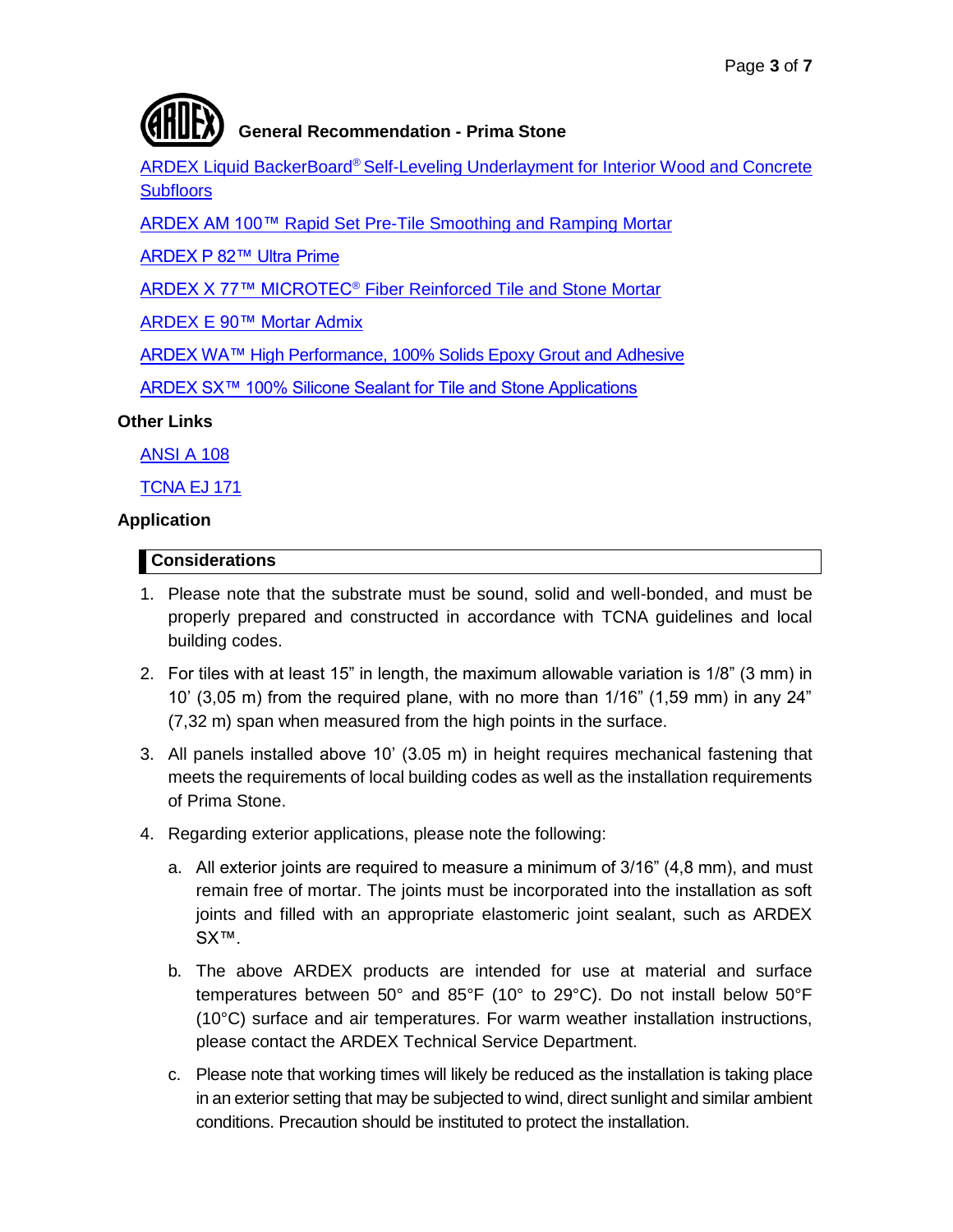

- 5. This will confirm that for interior installations ARDEX Liquid BackerBoard and ARDEX TL 1000 are suitable for self-leveling, while ARDEX AM 100 is suitable for smoothing cement based substrates in both interior and exterior applications.
- 6. Please also note that a project-specific letter will be required for each installation.
- 7. ARDEX recommends using the  $ARDEX$  DUSTFREE<sup>TM</sup> or a standard "gutter hook" vacuum attachment in combination with a wet/dry (Shop-Vac® style) vacuum and HEPA dust extraction vacuum system. Additionally, each bag should be handled with care and emptied slowly to avoid creating a plume of dust. Contact the ARDEX Technical Service Department for more details on ARDEX products and air quality management.

### <span id="page-3-0"></span>**Substrate Preparation (Proper Prep™)**

- 1. Regarding substrate requirements, please contact and follow the tile manufacturer's guidelines.
- 2. Concrete:
	- a. Mechanically remove all loose or weak concrete, dirt, debris and any contaminants that could act as a bond breaker.
	- b. When installing ARDEX LBB over a porous concrete substrate, the concrete must be absorbent. Any additional preparation required to achieve this must likewise be mechanical.
	- c. When installing ARDEX LBB over a non-porous surface, surfaces that are sound, solid and uncontaminated may be bonded to without mechanical profiling. Where necessary, however, substrate preparation must be by mechanical means.
- 3. Masonry or approved tiling underlayment:
	- a. It is the responsibility of the installation contractor to verify that the substrate is sound, solid, well-bonded and free of undue flex and vibration.
	- b. Mechanically remove all loose or weak material, dirt, debris and any contaminants that could act as a bond breaker. Concrete surfaces that are sound, solid and uncontaminated may be bonded to without mechanical profiling. Where necessary, however, substrate preparation must be by mechanical means. Surfaces that are sound, solid and uncontaminated may be bonded to without mechanical profiling.
- 3. Do not use chemicals to prepare the substrate, including acid etching, sweeping compounds, solvents or adhesive removers.
- 4. Thoroughly sweep and vacuum to remove all loose material. The resulting surface must be deemed clean, sound and solid prior to proceeding with the installation.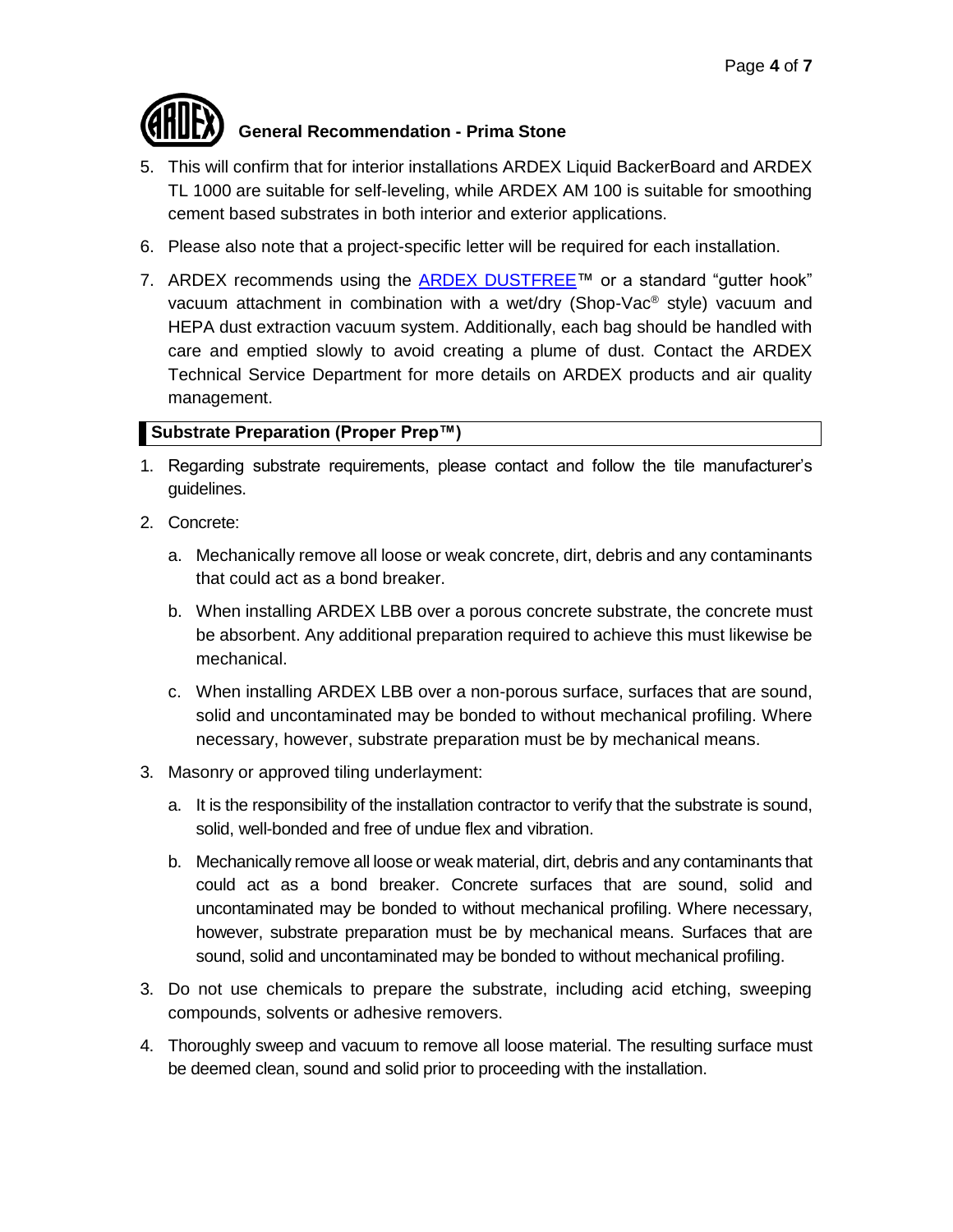#### <span id="page-4-0"></span>**Smoothing Installation: ARDEX AM 100**

- 1. Install ARDEX AM 100 in accordance with the technical data sheet.
	- a. After mixing the ARDEX AM 100, apply the mix to the substrate with the flat side of a trowel to obtain a solid mechanical bond. Immediately follow this by screeding the mortar to the desired thickness.
	- b. Once placed to the desired thickness, allow the material to take a set (approx. 1 hour), and then finish the surface using a steel trowel. Attempting to finish the surface with a steel trowel before it has taken a firm set will result in blistering.
	- c. ARDEX AM 100 can be installed at thicknesses from  $\frac{1}{4}$ " up to a 1  $\frac{1}{4}$ ".
- 2. The ARDEX AM 100 must harden and appear dry (approx. 2 hours, 70°F) prior to proceeding with the waterproofing / crack isolation installation.

#### <span id="page-4-1"></span>**Self-Leveling Installation:**

#### **Option 1: ARDEX Liquid BackerBoard**

- 1. Prime as follows in accordance with the technical data sheet:
	- a. Absorbent concrete: Prime with ARDEX P 51.
	- b. Approved non-absorbent surfaces: Prime with ARDEX P 82.
- 2. Allow the primers to dry thoroughly (min. 3 hours, max. 24 hours) before installing ARDEX LBB in accordance with the technical brochure linked above.
- 3. This will confirm that ARDEX LBB can be installed up to 1  $\frac{1}{4}$  neat.
- 4. Prior to proceeding, allow the ARDEX LBB to cure in accordance with the following schedule (70°F):
	- a. If crack isolation and/or waterproofing is needed, allow the ARDEX LBB to cure for 6 hours.
	- b. If the tile will be installed directly over the ARDEX LBB installation, allow the ARDEX LBB to cure as follows:
		- i. Up to 1/2" thick: 6 hours.
		- ii. Thicker than 1/2", as well as for any installation of moisture sensitive stone, test for dryness as follows: 48 hours after installing ARDEX Liquid Backer Board, place a piece of heavy plastic or a smooth rubber mat down over a 2'x 2' area. Wait 24 hours, then lift and inspect for surface darkening. Surface darkening means further drying is needed. Repeat this test at regular time intervals until no darkening is observed.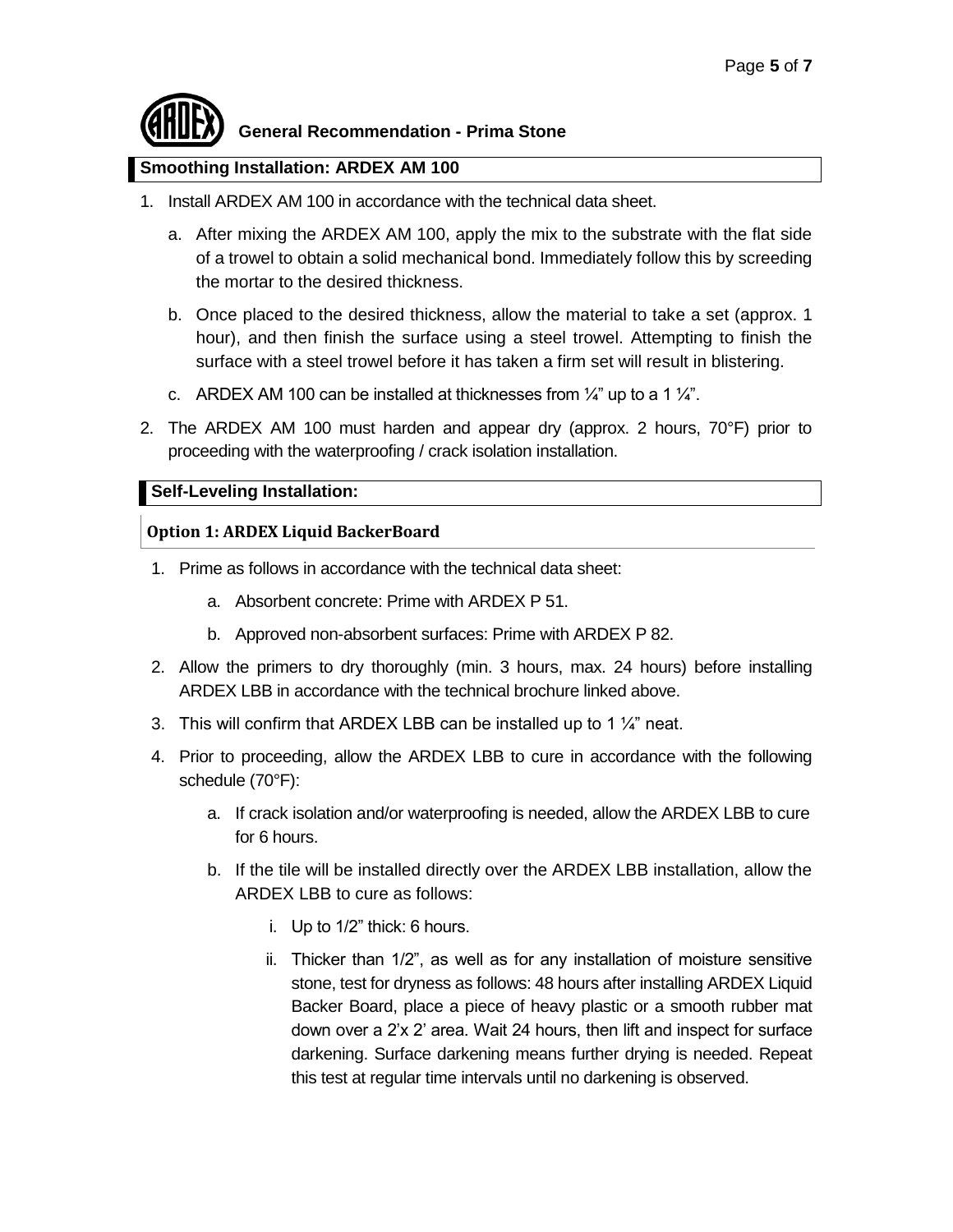#### **Option 2: ARDEX TL 1000**

- 1. Prime as follows in accordance with the technical data sheet:
	- a. Absorbent concrete: Prime with ARDEX P 51.
	- b. Approved non-absorbent surfaces: Prime with ARDEX P 82.
- 2. Allow the primers to dry thoroughly (min. 3 hours, max. 24 hours) before installing ARDEX TL 1000 in accordance with the technical brochure linked above.
- 3. This will confirm that ARDEX TL 1000 can be installed from a minimum thickness of 1/4" up to a maximum thickness of 1 1/4".
- 4. The cure time required prior to installing finish flooring will vary with the thickness of the ARDEX TL 1000 installation (70°F / 21°C):
	- a. For installation thicknesses of 3/8" or less: 24 hours
	- b. For installation thicknesses greater than 3/8": Allow the installation to dry for 24 hours prior to mat testing in accordance with ASTM D4263 until dryness is confirmed (estimated 2 - 3 days).

#### <span id="page-5-0"></span>**Prima Stone Installation: ARDEX X 77 / E 90 / P 82 / WA**

#### **Option 1: ARDEX X 77 / E 90**

- 1. Install the Prima Stone tiles with ARDEX X 77 mixed with ARDEX E 90 in accordance with the technical data sheet and ANSI A 108.19.
- 2. Information on obtaining ANSI A 108.19 can be found at the ANSI A 108 link in the Other Links section above.
- 3. All installations must include soft joints in accordance with ANSI A 108.01-3.7 and TCNA EJ 171. Information on obtaining TCNA EJ 171 can be found at the corresponding link in the Other Links section above.

#### **Option 2: ARDEX P 82 / X 77**

Note: This installation option is for interior applications only.

- 1. Prime the backs of the Prima Stone tiles with ARDEX P 82 in accordance with the technical data sheet.
- 2. Allow the ARDEX P 82 to dry a minimum of 3 hours (max. 24 hours) prior to installing the Prima Stone tiles using ARDEX X 77 mixed in accordance with the technical data sheet and ANSI A 108.19.
- 3. Information on obtaining ANSI A 108.19 can be found at the ANSI A 108 link in the Other Links section above.